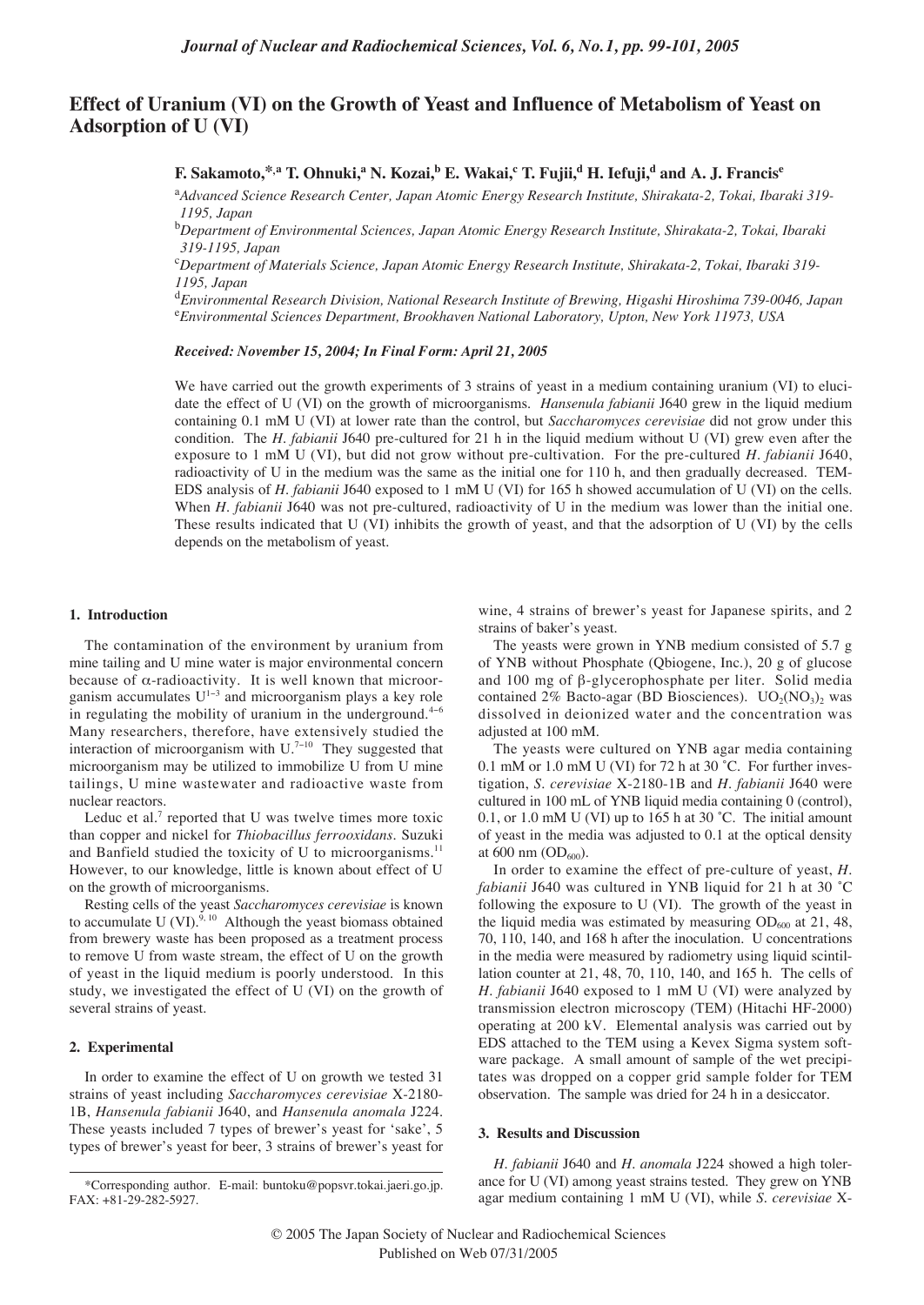#### 2180-1B did not.

Figures 1 and 2 show the growth curves of *H. fabianii* J640 and *S. cerevisiae* X-2180-1B, respectively, cultured in YNB liquid media containing 0.1 mM and 1 mM U (VI). *H. fabianii* J640 grew in the liquid media containing 0.1 mM U (VI), while *S. cerevisiae* X-2180-1B did not. The OD<sub>600</sub> of *H. fabianii* J640 grown in the liquid media containing 0.1 mM U (VI) was lower than that of control. The  $OD_{600}$  reached a steady value of approximately 5 at 48 h after inoculation in the medium containing 0.1 mM U (VI). In contrast, the  $OD_{600}$  of control sample increased with time up to 164 h. These results indicated that U (VI) inhibited the growth of *H. fabianii* J640. Suzuki and Banfield<sup>11</sup> reported that the radioactivity of U was not lethal to microorganisms, but the chemical properties of U caused significant toxic effects.

Neither *H. fabianii* J640 nor *S. cerevisiae* X-2180-1B grew in the liquid medium containing 1 mM U (VI). On the other hand, *H. fabianii* J640 grew up to about 5 of  $OD_{600}$  (the upper panel of Figure 3) in the medium containing 1 mM U (VI) after the pre-cultivation in the liquid media without U (VI) for 21 h. *H. fabianii* J640 grew to 2 of  $OD_{600}$  for 21 h. Addition of 1 mM U (VI) to the culture at 21 h resulted in an increase in  $OD_{600}$  to 5 at 50 h. However, no significant increase in  $OD_{600}$ was observed for the culture after 50 h in comparison to the control sample without U (VI) exposure.

Radioactivity of U in the liquid media containing 1 mM U (VI) exposed to *H. fabianii* J640 was approximately constant at 250 cpm (the lower panel of Figure 3). This value was lower by about 0.7 than that of the radioactivity estimated by the initial



**Figure 1.** Growth of *H. fabianii* J640 in YNB liquid medium containing 0.1 mM or 1 mM U (VI).



**Figure 2.** Growth of *S. cerevisiae* X-2180-1B in YNB liquid medium containing 0.1 mM or 1 mM U (VI).

concentration of U (VI) added. This suggests that some fractions of U (VI) were sorbed by the cells of *H. fabianii* J640. The inhibition of the growth of *H. fabianii* J640 is probably caused by the sorption of U (VI).

On the other hand, the radioactivity in the medium for the pre-cultured sample was approximately 350 cpm and it remained constant up to 72 h, whereas the  $OD<sub>600</sub>$  was reached to its maximum from 2 to 5. The radioactivity then decreased with time (Figure 3). TEM image of whole mounts of *H. fabianii* J640 cells at 164 h (Figure 4) showed clear contrast without further staining, suggesting that U (VI) was accumulated by the J640 cells. Santamaria et al. $^{12}$  pointed out that the effect Th on *Bradyrhizobium* growth was reduced by the



**Figure 3.** Growth of *H. fabianii* J640 in YNB liquid medium containing 1 mM U (VI) (upper) and radioactivity of U (VI) in the liquid medium (lower).



**Figure 4.** TEM image of 140-h cells of *H. fabianii* J640 pre-cultured for 21 h followed by incubation with 1 mM U (VI).